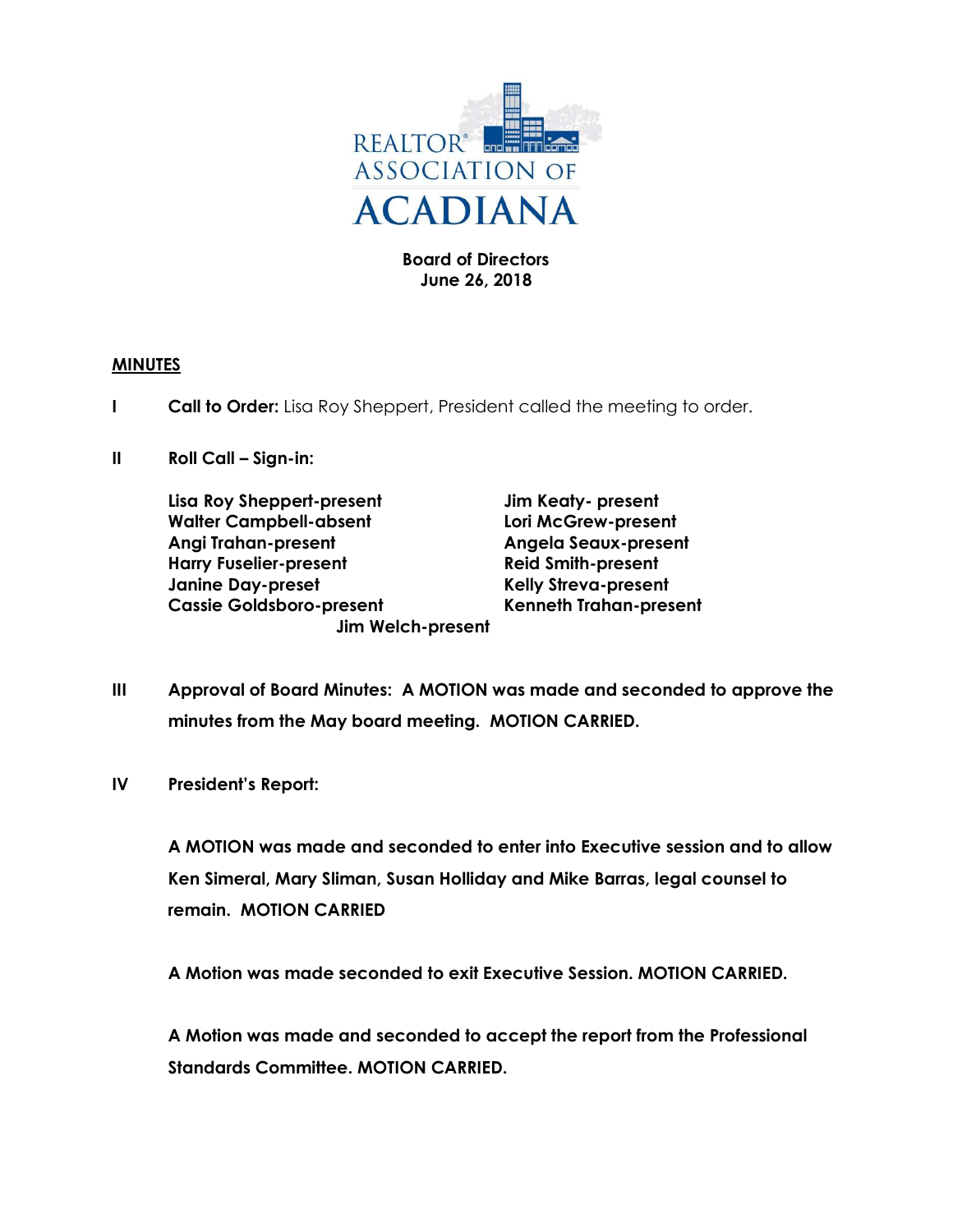1. REALTOR<sup>®</sup> Appreciation Day: Sheppert requested the board authorize the purchase of an interior cabin on the 2019 REALTOR® Family CE cruise to be used in a drawing for REALTOR® Appreciation Day which is slated for Friday, September 14<sup>th</sup> at the Cajundome Convention center.

A MOTION was made and seconded to authorize the expenditure for the cruise to be used as the grand prize at REALTOR® Appreciation day. MOTION CARRIED

1. Nominating Policy: Sheppert reported that the RAA currently does not have a written policy for the CEO when she is asked for information from members on the Nominating Process, for example: how many applications have been received and which members have applied. The board discussed the process at length.

A MOTION was made and seconded to create the following policy regarding the Nominating Process: The names of those who have submitted applications shall be kept confidential by the CEO and the staff, however the number of applications received for each position can be shared if a member inquires. MOTION CARRIED

2. Semi Annual Service Billing Update: Sheppert supplied an update for board members on the semi-annual billing. A total of 1508 members were billed. To date 792 have paid. 723 still have open invoices and 7 members went inactive. Holliday will keep the board updated on this billing process as it moves forward.

#### V Committee Reports:

1. MLS : Jim Keaty MLS Chair presented the minutes from the MLS Committee. A MOTION was made and seconded to approve the MLS Minutes from June as presented. MOTION CARRIED